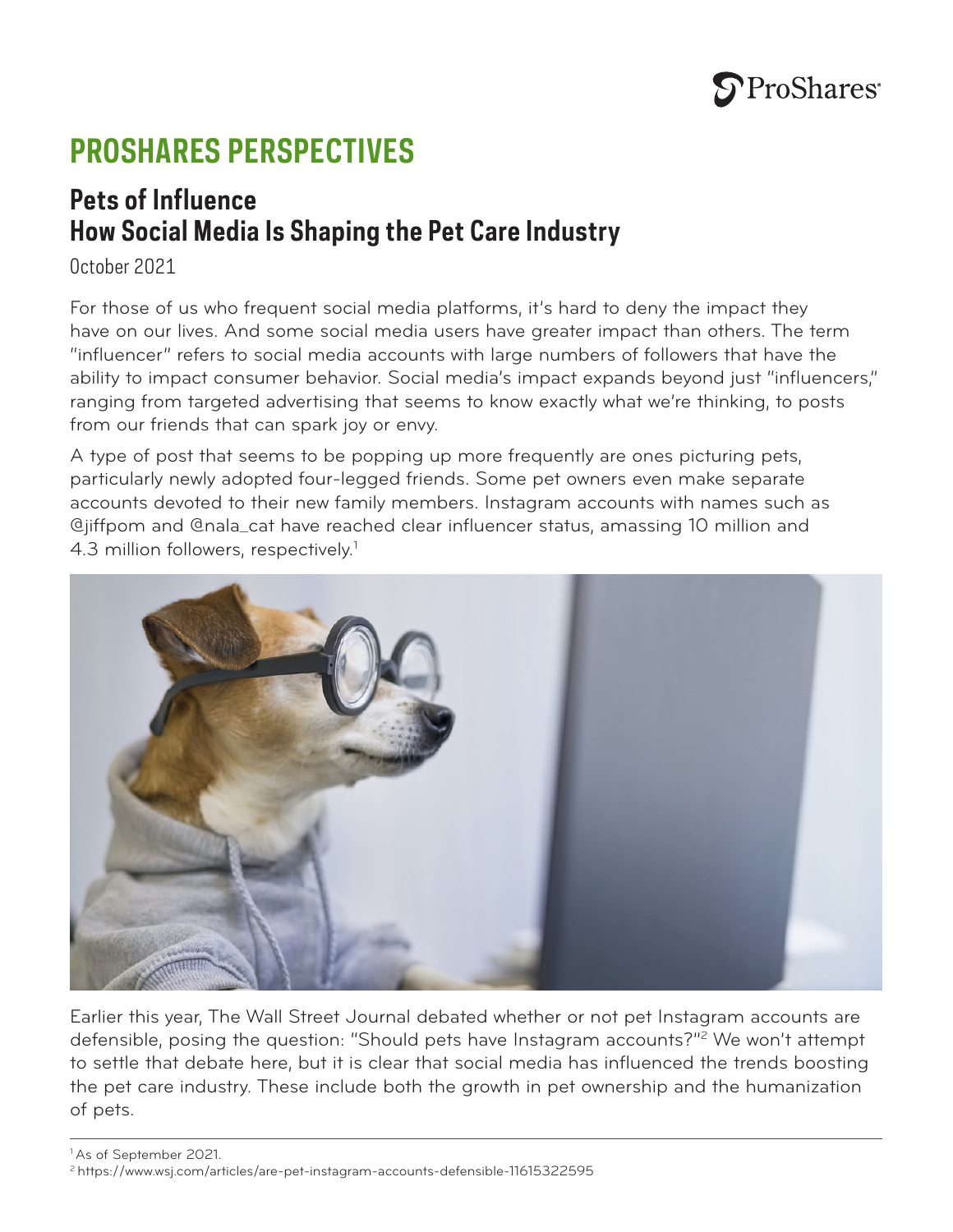### **The Pet Loving Generation**



**Distribution of Instagram Users in the United States by Age Group**

GenZ and millennials are the largest users of Instagram, and these demographics have proven critical to the bottom line for pet care companies.<sup>3</sup> The share of U.S. households with children under the age of 18 has been steadily decreasing for the last several decades, and the role of pets in the family is evolving. Businesses focused on pet care, such as veterinary pharmaceutical company Zoetis, are taking note. During the Jeffries Virtual Pet Summit, Zoetis' representative Glenn David noted that GenZ and millennials are increasing the adoption of pets, and that these cohorts tend to spend more on their pets than baby boomers.<sup>4</sup>



The influence of increased pet adoption isn't just limited to the United States. E-commerce pet supply retailer Zooplus recently noted that a similar trend is happening in Europe. For example, the number of new dog registrations in Germany increased by 25% year-over-year in June of 2020.<sup>5</sup>

4 https://s1.q4cdn.com/446597350/files/doc\_downloads/doc\_transcript/2021/ZTS-US-Glenn-Fireside-Chat-9.16.21.pdf

<sup>3</sup> https://www.packagedfacts.com/Millennials-Gen-Pet-Consumers-Dogs-Cats-Pets-11268949/

<sup>5</sup> https://investors.zooplus.com/wp-content/uploads/2021/08/zooplus\_H1-Bericht-2021\_EN.pdf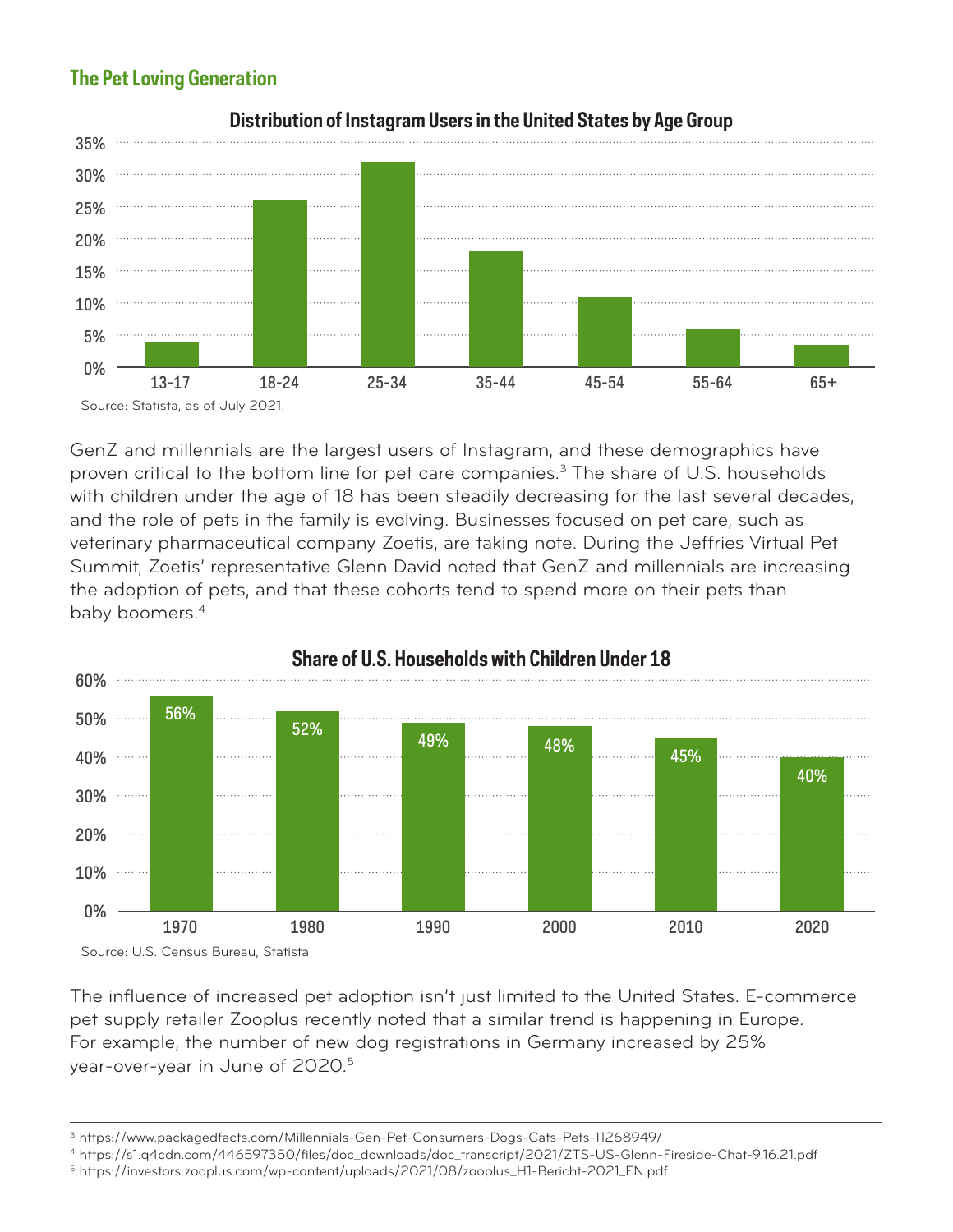#### **Innovation in the Industry**

With companies recognizing the heightened importance consumers are placing on pet care, innovation is coming front and center with respect to both product offerings and business models. Organizations like BARK are aiming to support the life-long relationships their customers build with their pets, delivering personalization at scale, while also focusing on subscription-based models. This business model is convenient for pet parents, while also benefitting pet care businesses by delivering recurring revenue streams. Chewy, one of the largest players in the e-commerce pet care space, indicated that its Autoship subscription program—which provides automatic ordering, payment and delivery of products to customers—accounted for 70% of net sales as of the most recent quarter.

Companies within the pet health category are focusing on the increased standard of care for pets, researching and developing both veterinary diagnostics and pharmaceutical products. IDEXX Laboratories estimates that the total addressable market in the diagnostics space to be approximately \$37 billion as of 2020, with long-term revenue growth potential driven by positive health care demand trends.<sup>6</sup>

Then there are the businesses focused on pet insurance, such as Trupanion, which can help alleviate pet owners' concerns about the costs of keeping their pets healthy. While Trupanion has seen impressive revenue growth of 31% year-over-year for the third quarter, the company believes the United States is still in the early lifecycle of adopting pet insurance. Penetration rates are currently close to 2%, versus projected penetration rates of 25% over the long-term, according to the company's most recent investor presentation. $^7$ 

#### **Why Invest in the Pet Care Industry?**

The pet care industry has had strong historical performance and investing in it could present a significant opportunity. As measured by the FactSet Pet Care Index, the pet care industry has outperformed the S&P 500 by a cumulative 40.56% since the end of 2019.



**Performance ofthe FactSet Pet Care Index vs. the S&P 500**

Source: Bloomberg, data as of 9/30/2021

7 https://s21.q4cdn.com/119804282/files/doc\_presentations/2021/08/TRUP-Investor-Presentation-August-2021.pdf

<sup>6</sup> https://www.idexx.com/files/2021-08-12-investor-day.pdf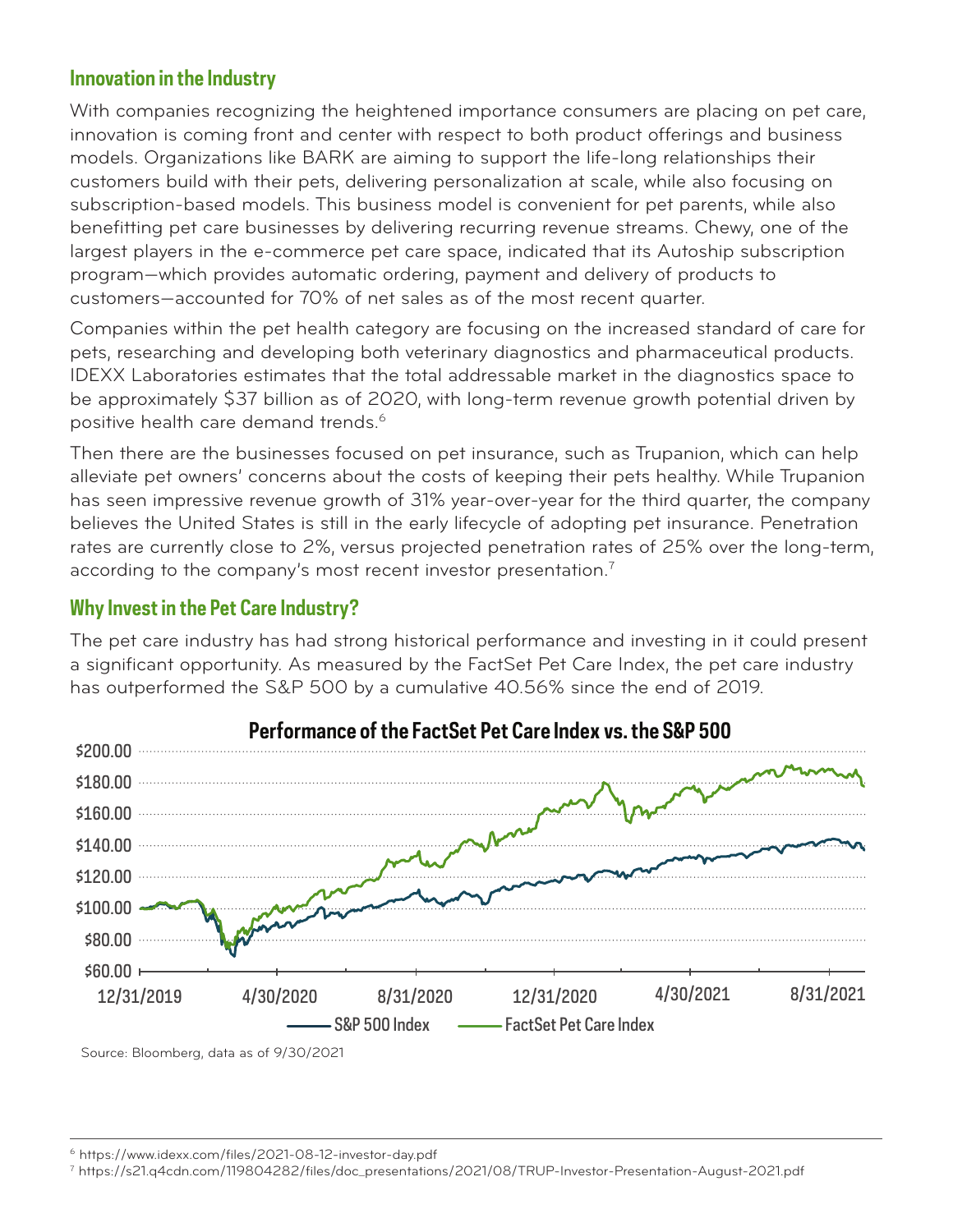| <b>Standardized Performance</b>                         | <b>Year to Date</b> | 1 Year | <b>Fund Inception</b> |
|---------------------------------------------------------|---------------------|--------|-----------------------|
| <b>ProShares Pet Care ETF NAV Total Return</b>          | 8.85%               | 30.21% | 26.09%                |
| <b>ProShares Pet Care ETF Market Price Total Return</b> | 8.60%               | 29.89% | 26.05%                |
| <b>FactSet Pet Care Index</b>                           | 9.49%               | 31.17% | 26.87%                |

As of 09/30/2021. PAWZ's operating expenses are 0.50%.

The performance quoted represents past performance and does not guarantee future results. Investment return and principal value of an investment will fluctuate so that an investor's shares, when sold or redeemed, may be worth more or less than the original cost.

Current performance may be lower or higher than the performance quoted. Standardized returns and performance data current to the most recent month end may be obtained by visiting ProShares.com. Index performance is for illustrative purposes only and does not represent fund performance.

Index returns do not reflect any management fees, transaction costs or expenses. Indexes are unmanaged, and one cannot invest in an index. Past performance is not a guarantee of future results.

The pet care industry spans veterinary pharmaceuticals, diagnostics, product distributors and services, manufacturers of pet food and pet supplies, and pet supply retailers. Each of these subindustries is responding to the demands of pet owners with continued innovation that's led to notable growth. Here in the United States, the pet care industry has grown steadily over the past several decades, even during the Great Recession. Meanwhile, a similar boom has been building internationally. The global pet care industry is expected to grow from \$232 billion in 2020 to as much as \$350 billion by 2027.<sup>8</sup>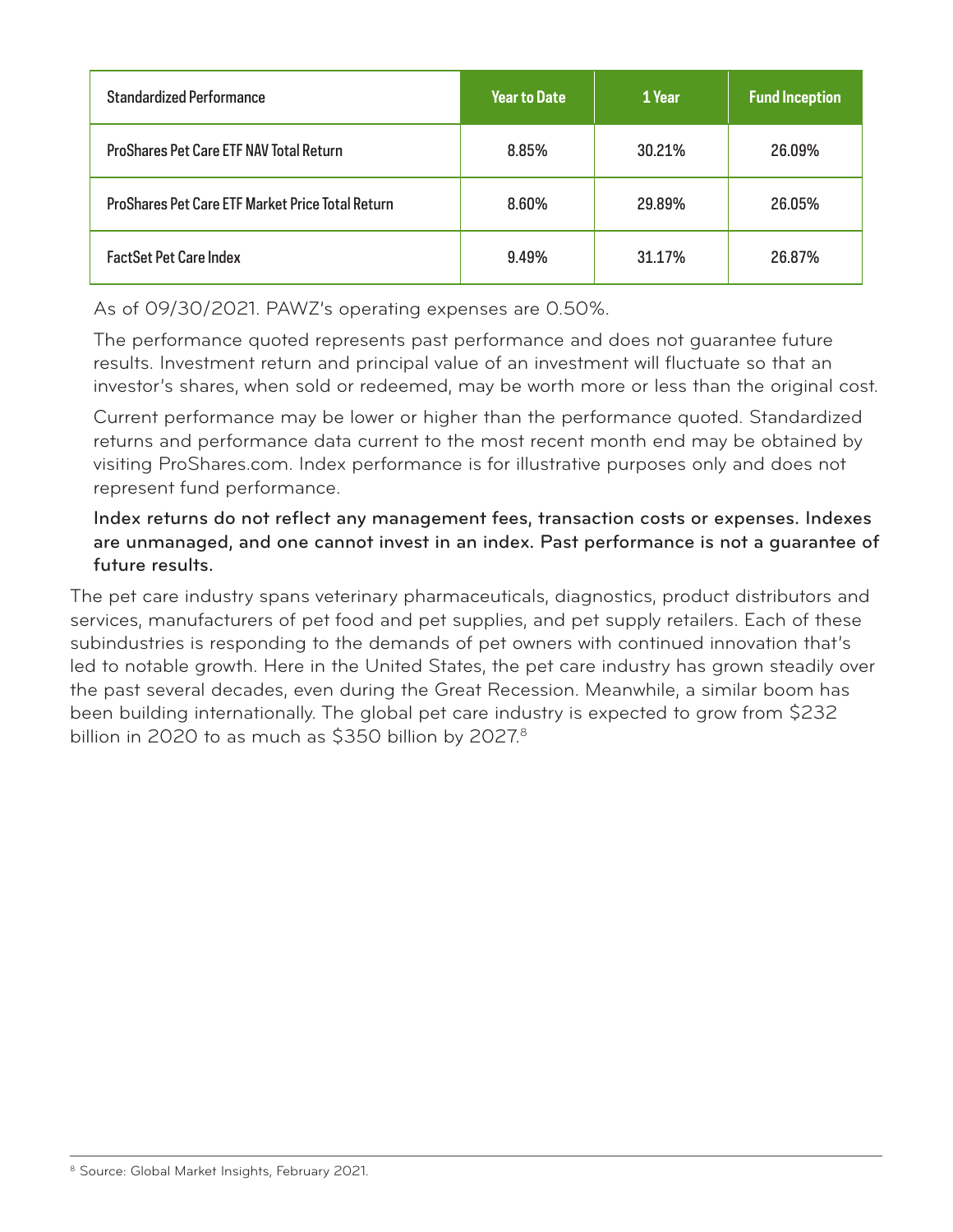#### **How Investors Can Access the Pet Care Industry**

## **PAWZ**

PAWZ is the first ETF that allows investors to capitalize on people's passions for their pets. PAWZ gives investors the opportunity to gain broad exposure to public companies in the global pet care industry—companies that stand to potentially benefit from the proliferation of pet ownership and the emerging trends affecting how we care for our pets. PAWZ tracks the FactSet Pet Care Index.

| <b>Top 10 Company Holdings</b>  |       |  |  |
|---------------------------------|-------|--|--|
| Zoetis Inc.                     | 9.78% |  |  |
| <b>IDEXX Laboratories Inc.</b>  | 9.52% |  |  |
| Dechra Pharmaceuticals plc      | 9.03% |  |  |
| Chewy Inc.                      | 7.81% |  |  |
| Freshpet Inc.                   | 7.79% |  |  |
| Merck & Co Inc.                 | 4.80% |  |  |
| Nestle SA                       | 4.53% |  |  |
| zooplus AG                      | 4.42% |  |  |
| Petco Health & Wellness Co Inc. | 4.14% |  |  |
| Pets at Home Group plc          | 4.12% |  |  |

All data is as of 9/30/2021. Constituents are subject to change. Sum of weightings may not equal 100% due to rounding; weightings may fluctuate between monthly rebalances. For a complete list of daily fund holdings, visit ProShares.com.